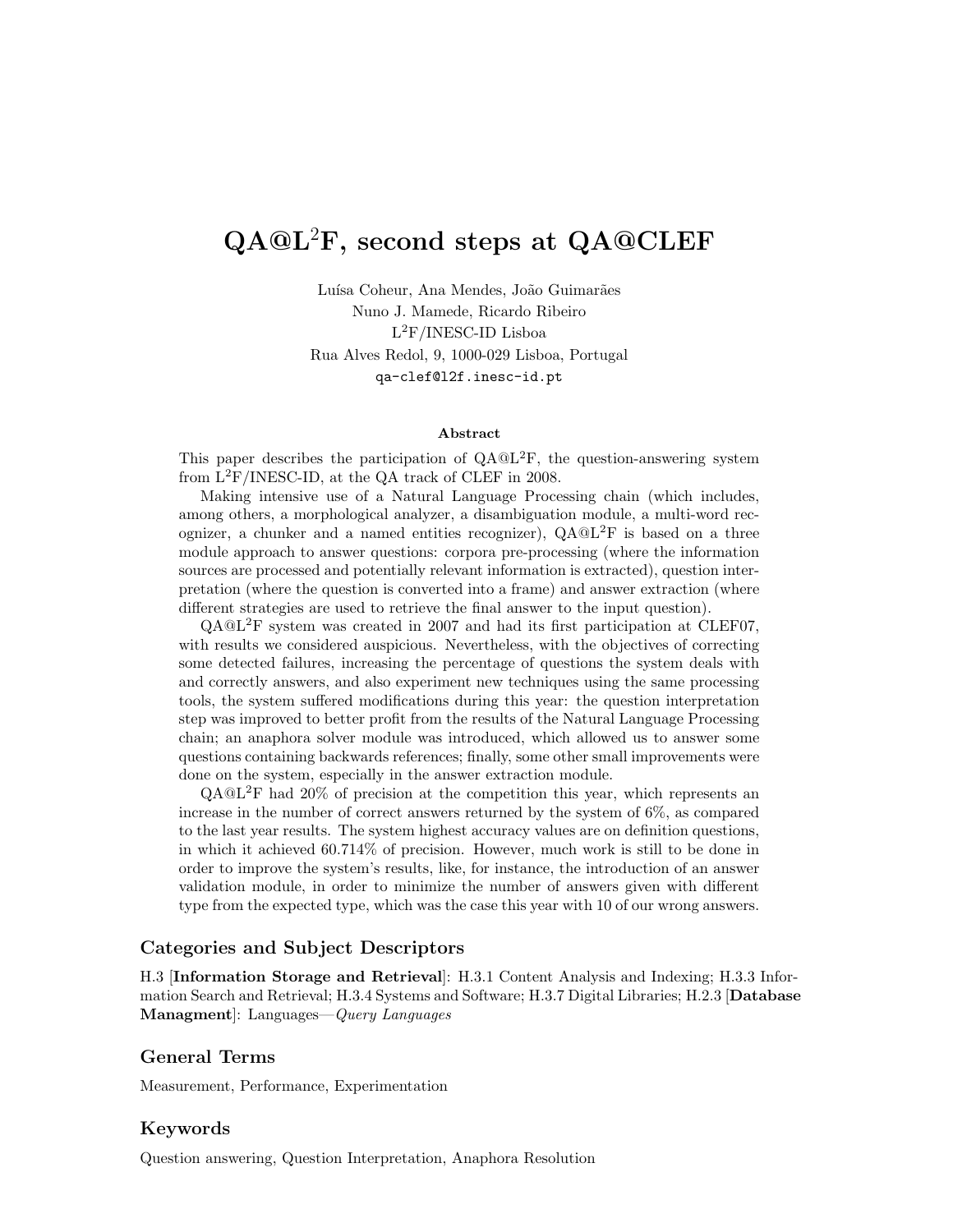# 1 Introduction

In this paper we present  $QA@L^2F$ , the question-answering  $(QA)$  system developed at  $L^2F/INESC$ -ID, as well as the results it obtained at CLEF 2008.

QA systems aim at returning the exact answer for a question formulated in natural language from a (usually) very large amount of text collections. While some QA systems are said to be domain-specific, as they are focused on particular information that concerns a specific topic (like WEBCOOP [3] for the tourism domain), open-domain QA systems, like Priberam's QA system [2] and Senso [10], both for Portuguese, deal with general questions. These two heavily relly in documents processing. However, some systems employ other resources, like Esfinge [4], again for Portuguese, which uses data available on the Web. Moreover, Esfinge makes use of a named entities recognizer, like RAPOSA [11] does in both question analysis and snippet searching, taking in consideration the benefits of using named entities in QA, like it has been proven by several experiments on different languages [12, 7].

 $QA@L<sup>2</sup>F$  is an open-domain  $QA$  system for the Portuguese language, created in the year of 2007, that also uses a named entities recognizer in its processing. This paper focus the main differences in the system since last year [6]. The rest of the paper is organized as follows: section 2 describes the most recent version of the  $QA@L^2F$  system, presenting the modifications introduced in it since 2007; section 3 shows, discusses and compares the evaluation results; finally, section 4 concludes and points to future work.

# $2 \Omega QA@L^2F$

 $QA@L<sup>2</sup>F$  system makes use of a three step approach and deeply rellies in  $L<sup>2</sup>F$ 's Natural Language Processing (NLP) chain. A short description of  $QA@L<sup>2</sup>F$ 's steps are depicted as follows:

- Corpus Pre-processing: the available information sources were partially processed in order to extract potentially relevant information (specifically, named entities and relations between concepts). The resulting database – created last year – is used by  $QA@L^{2}F$ ; however, since it is based on last year's named entities recognizer, poorer than the one we possess nowadays, an information extraction step is also executed online, using the current named entities recognizer and up to date linguistic patterns;
- Question Interpretation: the question is interpreted and transformed into a frame, which can be mapped into an SQL query or used to search relevant snippets;
- Answer Extraction: according with the question type, different strategies are used in order to find the answer.

This section continues by describing the modifications in the system since CLEF 2007, including a different approach for the question interpretation step and a new anaphora solver.

## 2.1 Question Interpretation

The current question interpretation step differs from last year's process. It is now partly independent from the named entities recognition, namely the identification of the question type and target, as well as the main verb, adjectives and some adverbs. This decision was due to the fact that the named entities recognizer we use is still under development and based on several layers of rules, applied in a pipeline.

In last year's system, in order to profit from the most recent version of the named entities recognizer (XIP  $[1]$ )<sup>1</sup>, we used several rules in its last layer to extract other relevant information from the question, like its type and target. However, the triggers to these rules are highly dependent on (the continuous) modifications in XIP's previous layers. Being so, we decided to perform

<sup>&</sup>lt;sup>1</sup>As it will be explained later on, XIP is not only responsible for the recognition of named entities; however, for the sake of simplicity, we decided to introduce it here as a named entities recognizer.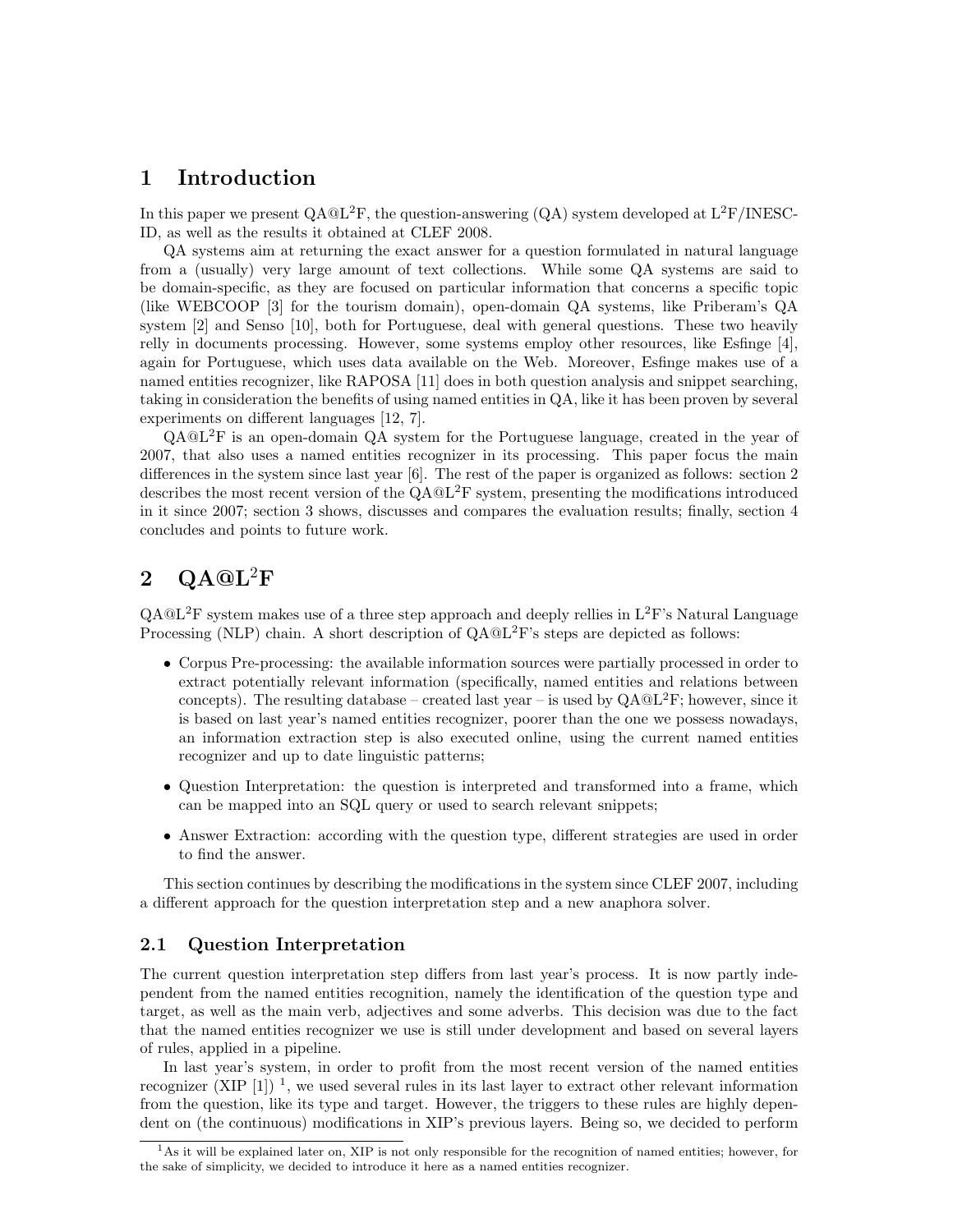this step independently: the named entities recognizer is used only to retrieve the named entities in the question, while the other important features (e.g., type and target) are collected using other tools in the NLP chain.

As a consequence of this change, in this new version of  $QA@L<sup>2</sup>F$  we can get the most from the newer version of the named entities recognizer and put our efforts on a stable extractor for the rest of the relevant information.

#### 2.1.1 Question Interpretation process

The question interpretation process involves several tools, described in the following:

- Palavroso [5], which performs a morphological analysis;
- MARv [9], which disambiguates the result of the morphological analyser;
- RuRriCo (an improved version of PAsMo [8]), which is a ruled based tool, that recognizes multi-word terms, collapses them into single tokens and can also split tokens;
- XIP, which returns the input organized into chunks, connected by dependency relations, and also identifies and classifies the named entities in the input.

Figure 1 illustrates the entire question interpretation process used in QA@L2F.



Figure 1: Question interpretation in  $QA@L<sup>2</sup>F$ .

## 2.1.2 Rules

From Figure 1, it can be noticed that RuDriCo plays a central role in  $O \text{A} @ \text{L}^2 \text{F}'s$  question interpretation. In fact, this tool is responsible for identifying the question type and target, as well as other relevant elements, like the question subtype and important verbs. The following example, shows a RuDriCo rule.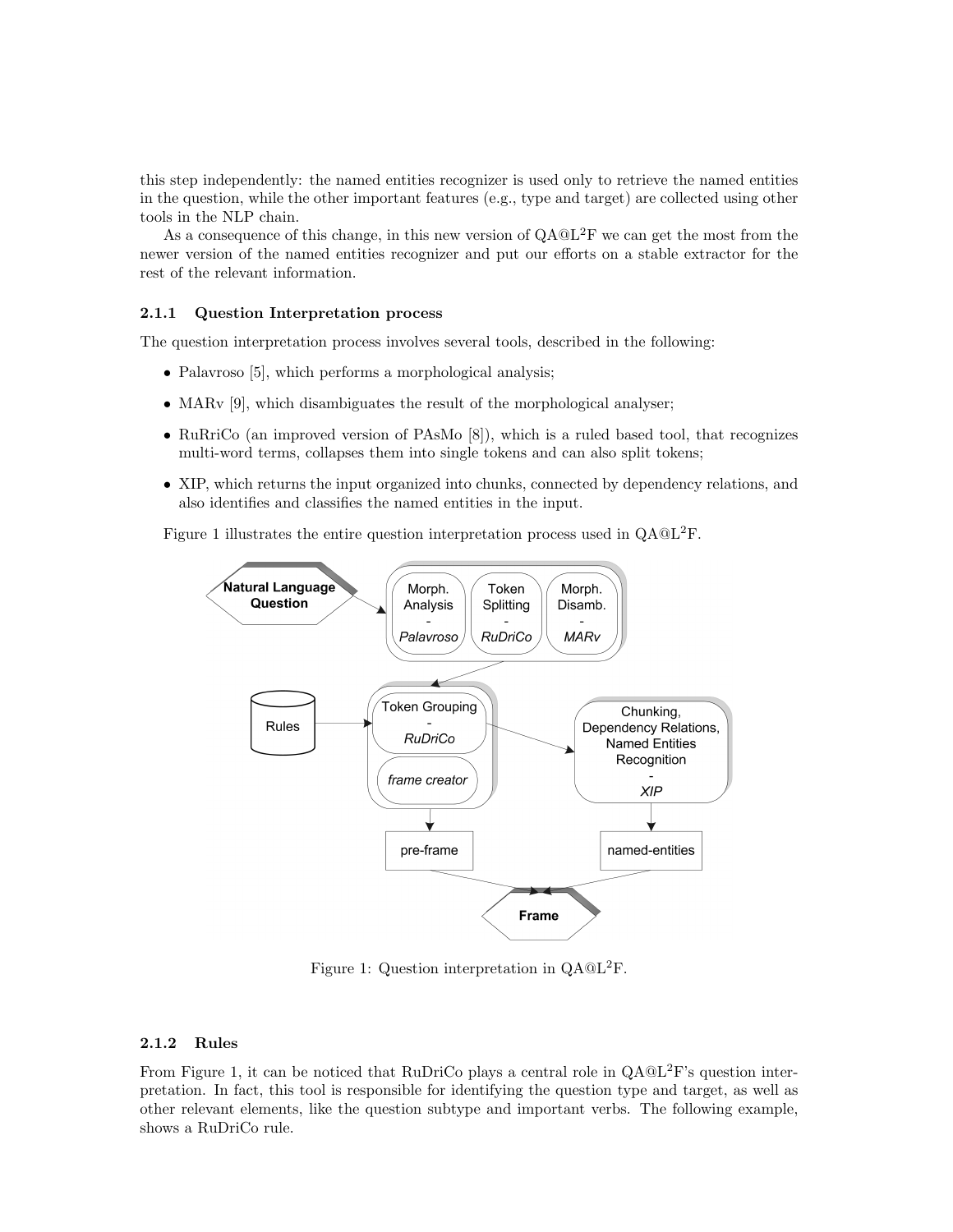```
S1 ['onde','CAT'/C1]
S2 ['ser','CAT'/C2]? 'que' [L3,'CAT'/C3]?
S4 [L4,'CAT'/'nascer']
S5 ['o','CAT'/'art']?
S6 [L6,'CAT'/'noun']
S7 [L7,'HMM'/'true']*
S10 ['?', 'CAT'/C10] -->
  S1 ['onde', 'CAT'/C1, 'type'/'onde_verb']
   S4 [L2,'CAT'/'verb']
   S6@+S7@* [L6@+L7@*, 'type'/'target'].
```
Rules are patterns that match against labeled text. The previous RuDriCo rule means that:

- if there is a sequence in the question having:
	- a word that has "onde" (where) as lemma, captured by S1;
	- a conjugation of the verb "ser" (to be) and a "que" (that), both optional marked with the question mark "?"; <sup>2</sup>
	- a verb "nascer" (to be born), captured by  $S4$ ;
	- a noun ("noun"), captured by L6, and then a sequence that ends at the question mark, captured by S7;
- then it is created a sequence with:
	- the same first word  $(S1)$ , lemma "onde", same category and type "onde<sub>-verb</sub>";
	- the same main verb (S4);
	- L6 plus S7, which is tagged as "target".

For instance, considering the question "Onde nasceu a Florbela Espanca?" (Where was Florbela Espanca born?), and after being processed by Palavroso, Marv and RuDriCo, by using the previous described rule, RuDriCo returns the following output:

```
<sentence>
  <word name="Onde">
    <class root="onde">
      <id atrib="CAT" value="adv"/>
      <id atrib="type" value="onde_verb"/>
    </class>
  </word>
  <word name="nasceu">
    <class root="nascer">
      <id atrib="CAT" value="verb"/>
    </class>
  </word>
  <word name="Florbela Espanca">
    <class root="Florbela espancar">
      <id atrib="type" value="target"/>
    </class>
  </word>
</sentence>
```
In parallel, XIP, the responsible tool for named entities recognition, identifies the named entities in the question.

<sup>&</sup>lt;sup>2</sup>In Portuguese, some questions can start either by an interrogative pronoun, like "Onde nasceu a Florbela Espanca?" (literally Where was born Florbela Espanca?), or by an interrogative pronoun followed by the inflected verb to be and the pronoun that, like "Onde é que nasceu a Florbela Espanca?" (literally Where is that was born Florbela Espanca?). In such cases, both constructions are possible and have the same meaning.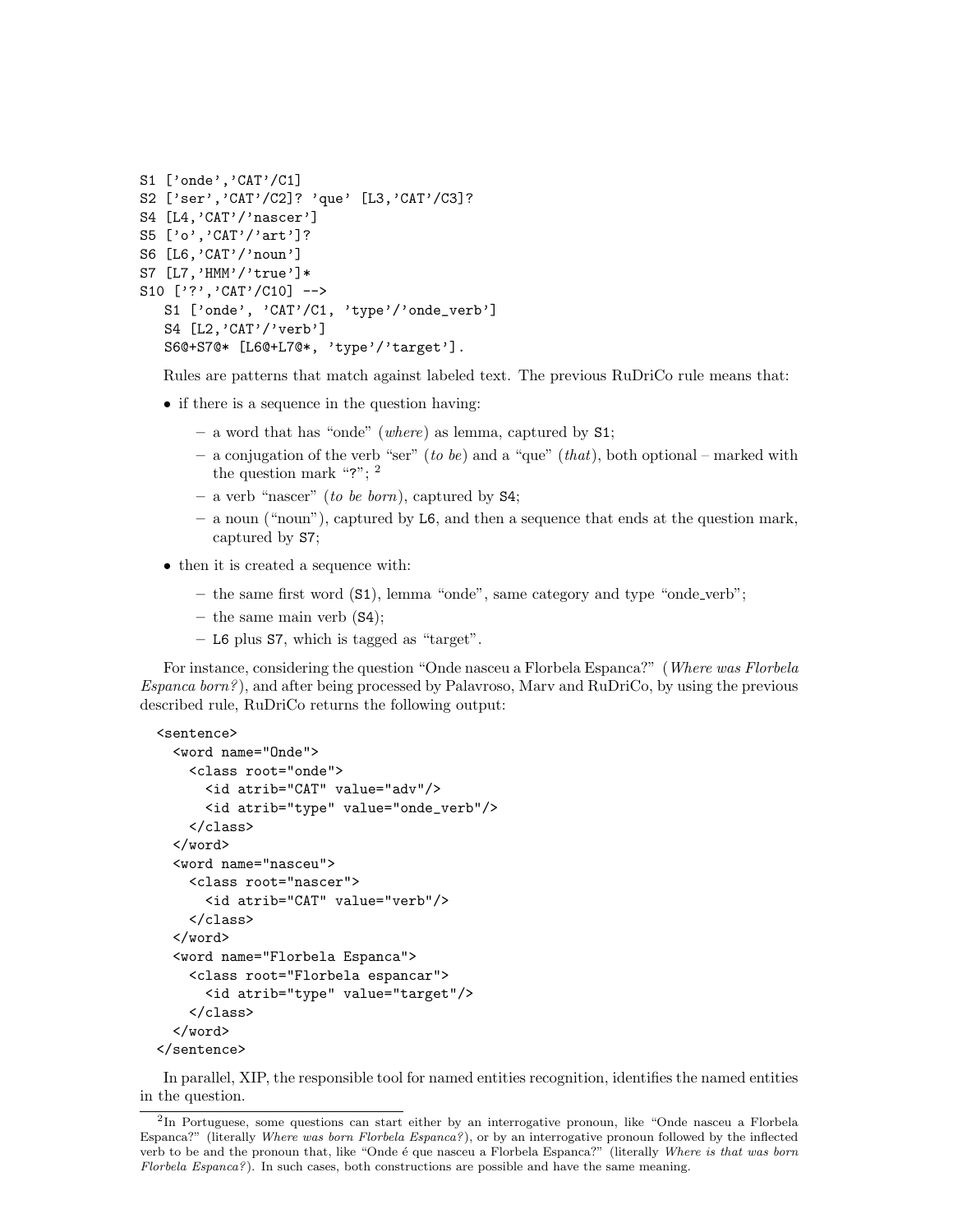#### 2.1.3 Frames

During the question interpretation a frame is created. This frame is then mapped into SQL or used to extract relevant snippets from the database. Each frame consists in the following elements:

- the name of the script that should be called, regarding the question type;
- the question target;
- a set of entities identified by the named entities recognizer;
- a set of auxiliar (and optional) elements from the question such as:
	- the target-type;
	- main verbs;
	- adjectives;
	- adverbs.

After the processing done by RuDriCo, the frame creator builds a pre-frame. Using the tags added by RuDriCo, the frame creator outputs the script to be called, the question target and so on. For instance, considering the previous example, the script script-wiki-target.pl is identified by the label onde verb and the identified target is Florbela Espanca.

As the named entities recognizer identifies "Florbela Espanca" as a PERSON, the merge of the two inputs results in:

```
<frame>
```

```
<script name="script-wiki-target.pl"/>
 <target value="Florbela Espanca"/>
 <entidades>
   <entidade type="PEOPLE" value="Florbela Espanca"/>
 </entidades>
  <auxiliares>
   <auxiliar type="verb" value="nasceu"/>
  </auxiliares>
</frame>
```
After a XML transformation the final frame is created for the input question "Onde nasceu a Florbela Espanca?":

```
where/script-wiki-target.pl
target="florbela espanca"
entities people="florbela espanca"
auxiliares verb="nasceu"
```
The obtained script is then called and uses its arguments either to build the SQL query or to obtain the snippets that may contain the answer.

## 2.2 Anaphora resolution

Current QA@L<sup>2</sup>F system integrates an anaphora resolution module that addresses:

- 1. ellipsis, in which the question starts by a conjunction and is followed by a noun;
- 2. pronouns;
- 3. ellipsis, in which the question consists either by a single interrogative pronoun/adverb or by an interrogative pronoun/adverb followed by verbs like to be or  $stay;$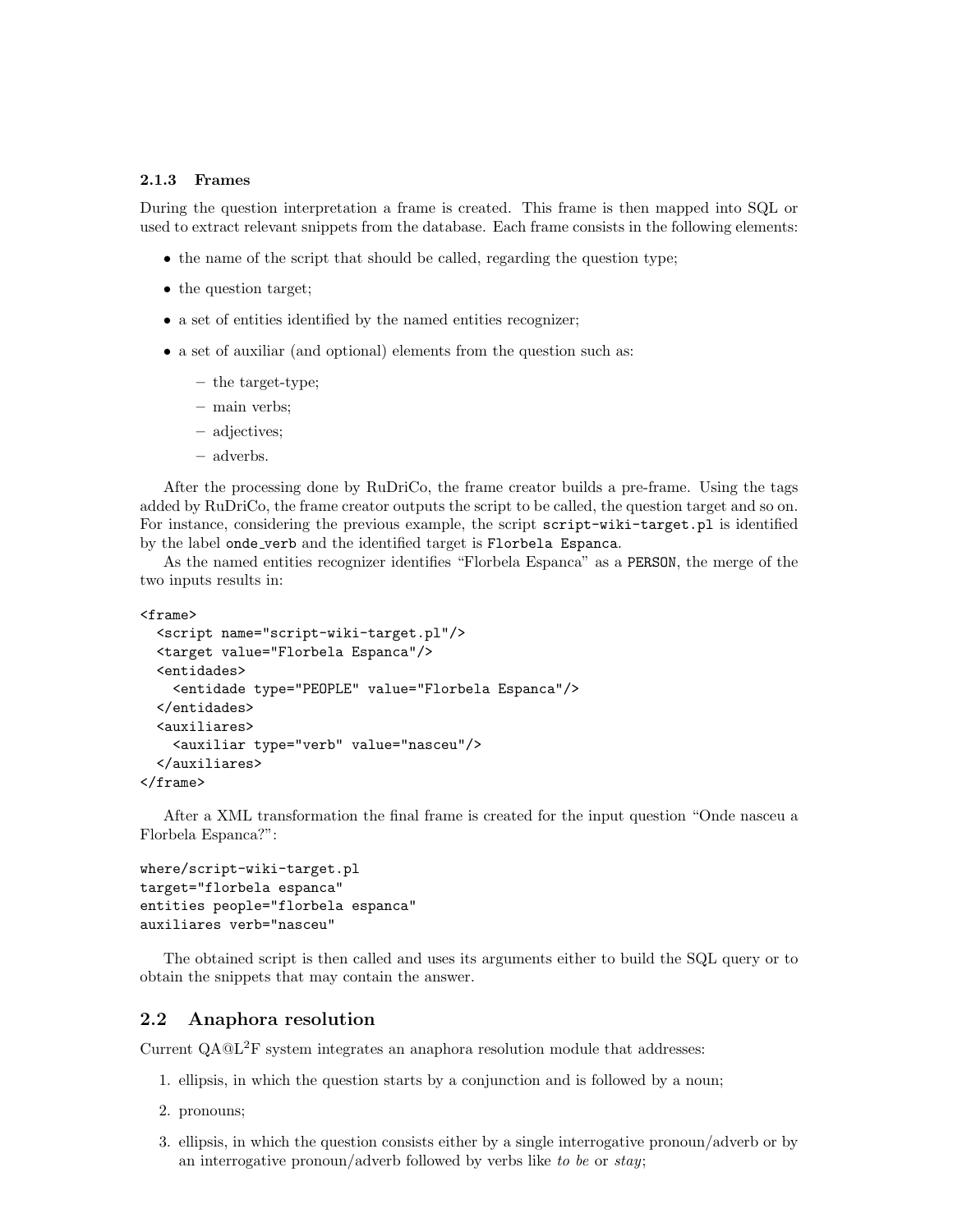- 4. ellipsis, in which the question consists either by an interrogative pronoun/adverb followed either by a noun or by a noun and a verb or only by a verb like die;
- 5. all the situations envolving more than one noun or verbs not belonging to the previous mentioned sets of verbs.

Consider again the (reference) question "Onde nasceu a Florbela Espanca?" (Where was Florbela Espanca born?). Next examples illustrate the presented situations, respectively:

- 1. E Saramago? (And Saramago?)
- 2. Quem era ela? (Who was she?)
- 3. Quando? (When?)
- 4. Onde morreu? (*Where did (she) die?*)<sup>3</sup>
- 5. Quantos poemas escreveu? (How many poems did (she) write?)  $3$

In order to implement this, we made the choice to manipulate the obtained frames and not the surface question itself. It should also be mentioned that all the anaphoras were solved having the first question of a group of questions as the reference, which is not always the case.

The following example illustrates the anaphora solving process. Let us start by considering the previous sentences as the unique input of  $QA@L^{2}F$ . The following frames are obtained:

- 1. E Saramago? (And Saramago?) target="saramago" entities people="saramago"
- 2. Quem era ela? (Who was she?) who/script-who-people.pl
- 3. Quando? (When?) when/script-when.pl
- 4. Onde morreu? (Where did (she) die?) where/script-where.pl auxiliars verb="morreu"
- 5. Quantos poemas escreveu? (How many poems did (she) write?) howM/script-wiki-target.pl auxiliars target-type="poemas" verb="escreveu"

The folowing frame results from the reference question Where was Florbela Espanca born?:

```
Onde nasceu a Florbela Espanca?
   where/script-wiki-target.pl
   target="florbela espanca"
   entities people="florbela espanca"
   auxiliares verb="nasceu"
```
Being so, the following replacements are made (respectively to each identified situation):

- 1. the script called and the auxiliars from the first sentence frame are added to the anaphoric frame;
- 2. the target from the first sentence frame is added to the anaphoric frame;

<sup>3</sup> In Portuguese, the pronoun is optional.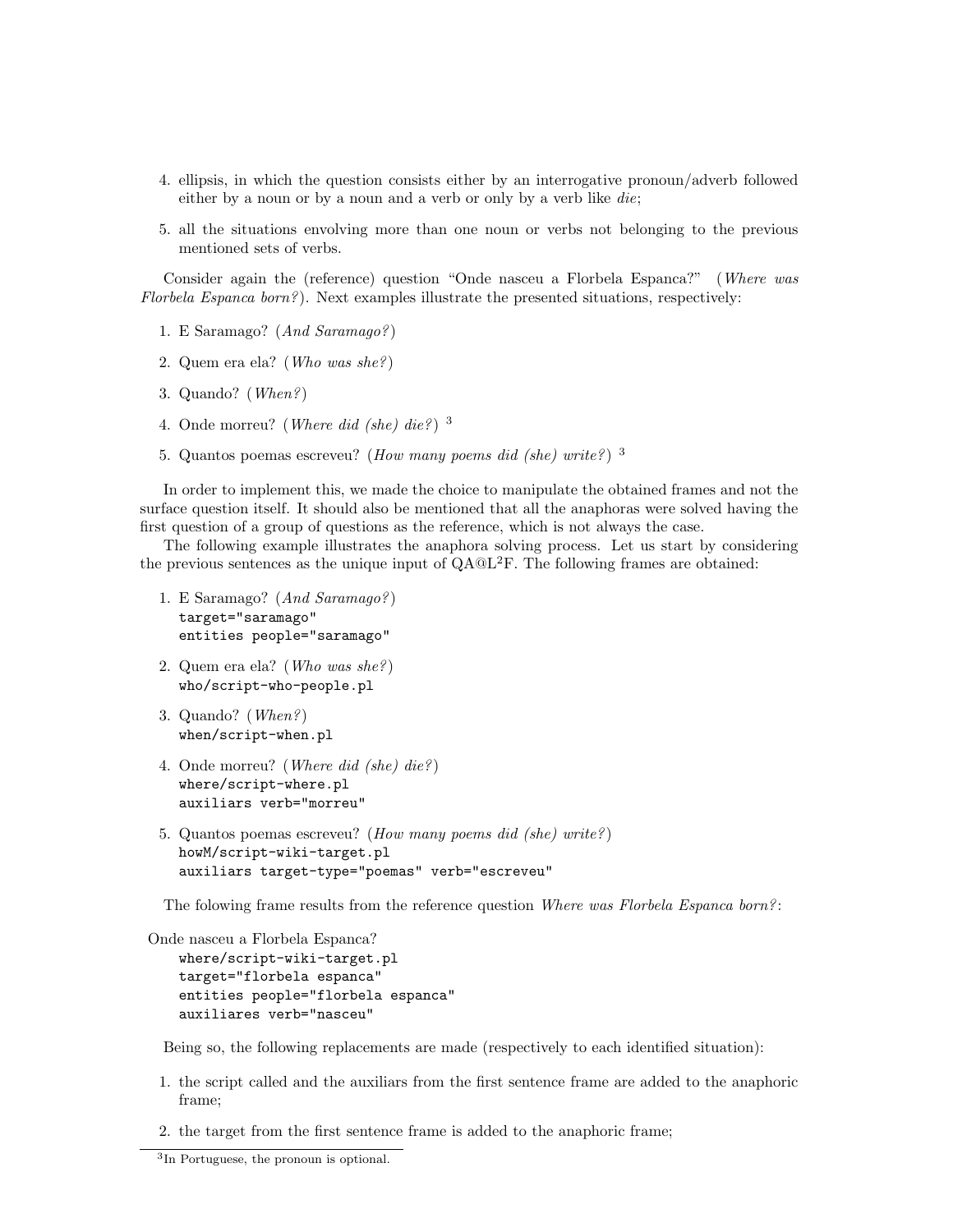- 3. the target, entities and auxiliars from the first sentence frame are added to the anaphoric frame;
- 4. the target from the first sentence frame as well as its entities are added to the frame. Auxiliars are also added as long as they don't have the same type of an auxiliar from the obtained frame (for instance verb);
- 5. the target from the first sentence frame is added to the anaphoric frame.

As a result of the mentioned process, we obtain the following as final frames:

- 1. E Saramago? (And Saramago?) where/script-wiki-target.pl target="saramago" entities people="saramago" verb="nasceu"
- 2. Quem era ela? (Who was she?) who/script-who-people.pl target="florbela espanca"
- 3. Quando? (When?) when/script-wiki-target.pl target="florbela espanca" entities people="florbela espanca" auxiliares verb="nasceu"
- 4. Onde morreu? (Where did (she) die?) where/script-wiki-target.pl target="florbela espanca" auxiliars verb="morreu"
- 5. Quantos poemas escreveu? (How many poems did (she) write?) howM/script-wiki-target.pl target="florbela espanca" entities people="florbela espanca" auxiliars target-type="poemas" verb="escreveu"

Using this anaphora solver, that still needs strong improvements, we were able to successfully generate the correct frame for 13 of the 52 anaphoric situations. In fact, 4 of these 13 frames were incorrect due to errors occurred in the generation of the reference frame; however, since these errors were not directly due to the anaphora solver, we considered those results as being correct. This means that we were able to generate the correct frames for 25% of the anaphora's situations.

## 2.3 Other improvements

In the answer extraction step, we introduced a method for retrieving answers based on the words proximity in the text, that works similarly in both Wikipedia and newspaper corpora. For every relevant passage in the corpus, snippets are searched that contain the auxiliar concepts which are also in the question, such as verbs or adjectives. All the named entities that match the expected answer type are extracted by using the NLP chain. Afterwards, the distances between the auxiliar concepts and the extracted named entities are measured  $4$ , and the named entity of the expected type with smallest distance to an auxiliar concept is retrieved as the final answer.

Consider, for instance, the question "Quantos jogadores tem uma equipe de Basquete?" (How *many players has a basketball team?*). It has as target "Basquete" (*basketball*) and as auxiliar

<sup>4</sup> If two words appear together in a text, the distance between them is "1"; if two words have a one word in-between, the distance is "2"; and so on...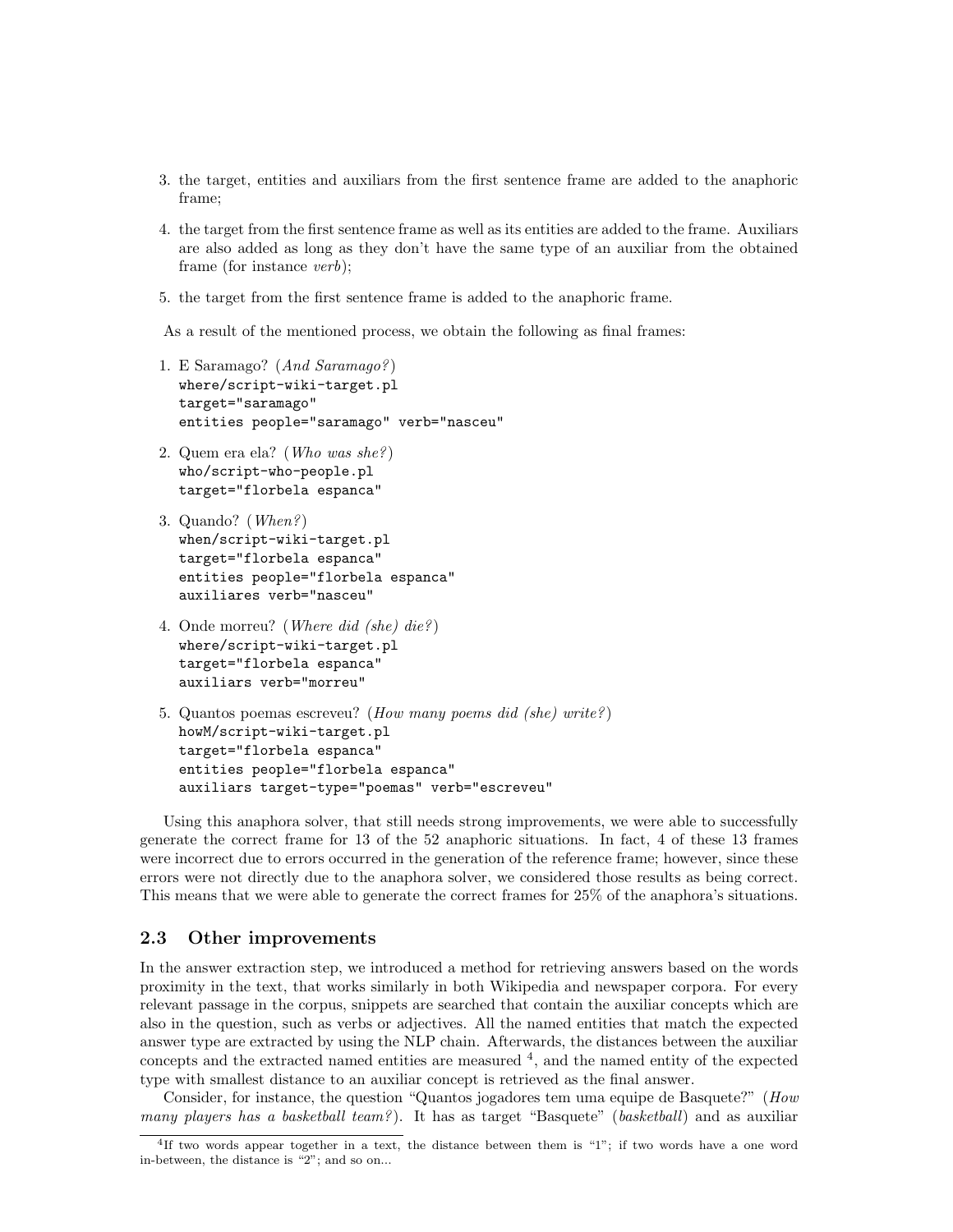word "jogadores" (players). The implemented method allows the answer extraction step to return "5" as final answer, based on the sentence "É jogado por dois times de 5 jogadores, que têm como objectivo..." (It's played by two teams of 5 players, that have as goal...). In this case, the distance between the named entity "5" and the auxiliar word "jogadores" is the smallest possible.

Also, we developed several linguistic patterns in order to detect and create more complex dependencies between concepts. These were introduced in the NLP chain that supports our system. As an example, see the sentence "Nascido em Coimbra, em 10 de Novembro de 1913, Alvaro Cunhal..." (*Born in Coimbra, on the 10th of November 1913, Alvaro Cunhal...*). Patterns were created to gather the non-ambiguous information that Alvaro Cunhal was born in Coimbra (represented internally by the dependency LOCATION OK(´Alvaro Cunhal, Coimbra, Nascido)) and on the 10th of November 1913 (represented internally by the dependency DATE OK( $\acute{A}$ lvaro Cunhal, 10 de Novembro de 1913, Nascido)).

Finally, based on the fact that Wikipedia's text is presented in a semi-structured way, we created a module to extract information directly from Wikipedia's tables. This can be used, for instance, to faster retrieve answers to questions like "What is the capital of ... ?" or "What is the language spoken in ...?" as they can be easily found in Wikipedia and there is no need to perform any kind of time-consuming processing.

# 3 Evaluation

QA@L2F was evaluated at CLEF, using Portuguese as source and target language. Table 1 shows the obtained results. The system had better overall results this year: 20% of correct answers, versus 14% last year. However, the number of wrong answers continues high (150), even if it has decreased from 166 since 2007.

|     |  | Right Wrong ineXact Unsupported Accuracy over the FIRST answer $(\%)$ |
|-----|--|-----------------------------------------------------------------------|
| 150 |  | $40/200 = 20\%$                                                       |

Table 1:  $QA@L<sup>2</sup>F$  results at CLEF 2008.

Table 2 shows the detailed results for each question type. Just like what happened at the competition in 2007, the system obtained this year the best results in the definition questions. Also, the accuracy in factoids questions improved: we had 22 factoid questions answered correctly (corresponding to 13.580% of precision), versus 8 (5.03%) last year. Moreover, the system answered right to one list question: last year no correct answers were given to any question of this type.

| Question Type         | $_{\rm Total}$ | Right | Wrong | ineXact | Unsupported | Accuracy $(\%)$     |
|-----------------------|----------------|-------|-------|---------|-------------|---------------------|
| Factoids              | 162            | 22    | 132   |         |             | $22/162 = 13.580\%$ |
| Lists                 |                |       |       |         |             | $1/10 = 10.0\%$     |
| Definition            | 28             |       |       |         |             | $17/28 = 60.714\%$  |
| Temporally Restricted | 16             |       |       |         |             | $1/16 = 6.250\%$    |

Table 2:  $QA@L^2F$  results for each question type.

One thing to be mentioned is that we did not profit from the fact that the system could return 3 answers. In fact we only presented 230 answers: 184 single answers, 2 double answers and 14 triple answers.

Finally, we would like to mention that several answers were extracted from Wikipedia's tables and, although the page from where they were extracted was correctly identified, they were considered unsupported.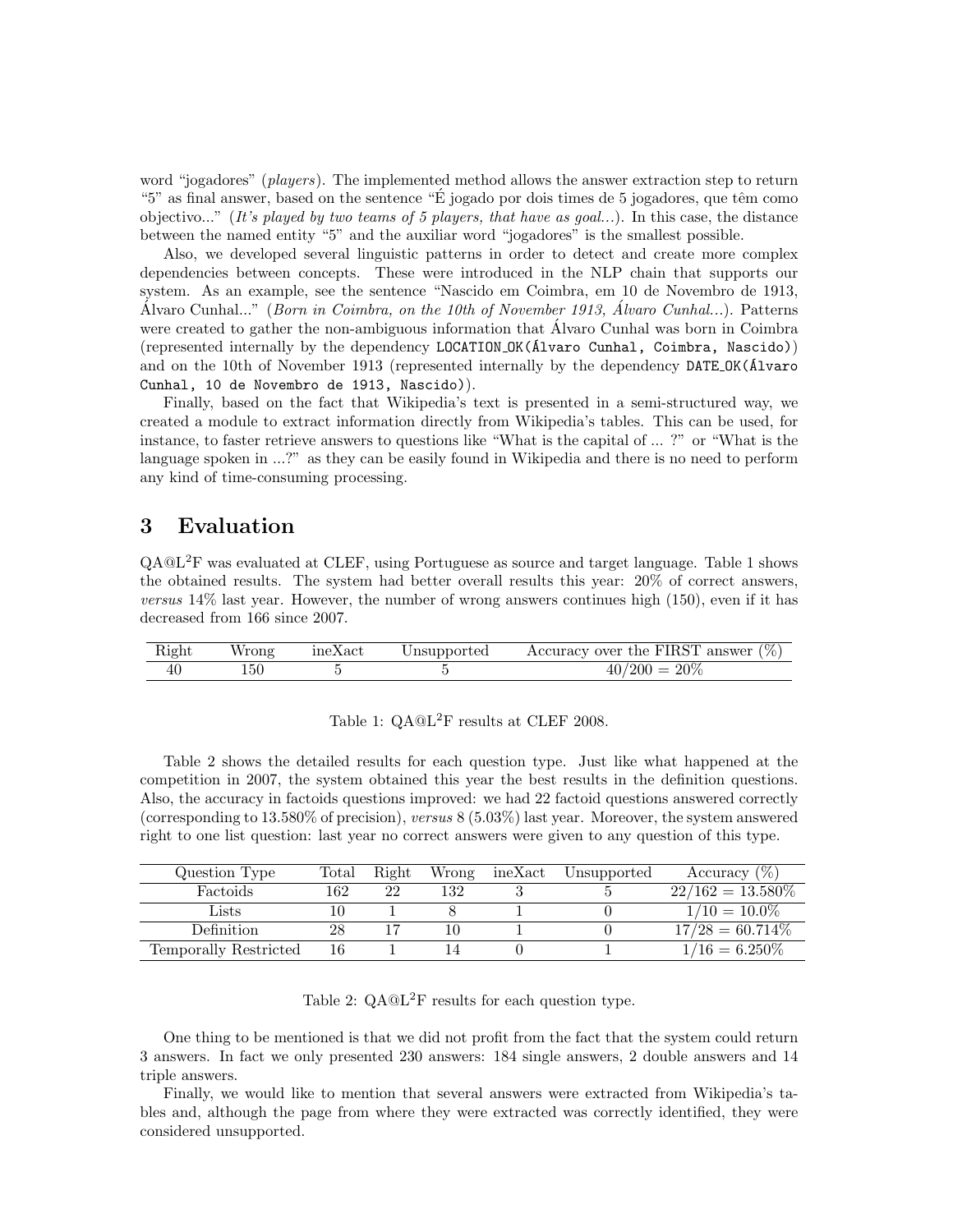# 4 Conclusions and future work

Although the entire system needs strong improvements, we believe that there are many small things to be done in  $QA@L^2F$  that can make it achieve better results, such as:

- the answer type should be validated. This year, 10 out of the 150 wrong questions do not have the expected type from the question. Being so, if we have a tool that is able to say that that something is a PERSON or a LOCATION (for instance), it will not be difficult, if one is expecting a PERSON or a LOCATION, to validate it. This will certainly give better results, when articulated with redundancy, than using redundancy by itself. We are aware that this will certainly lead to a hierarchy of named entities types;
- taking advantage of the possibility of returning 3 answers to each question;
- improve the anaphora solver. For instance, the system only solves anaphoras based on the frame constructed for the first question of a group of related questions (the reference question, in bold in the example).

Onde nasceu Florbela Espanca? Where was Florbela Espanca born?

Onde é que ela morreu? Where did she died?

Quando? When?

In such cases, the anaphora solver presents an undiserable behaviour: on the third question, instead of searching "When did Florbela Espanca die?", the system will try to find the date when Florbela Espanca was born. This and other improvements should be done in our anaphora solver.

# References

- [1] Salah Aït-Mokhtar, Jean-Pierre Chanod, and Claude Roux. A Multi-Input Dependency Parser. In Proceedings of the Seventh IWPT (International Workshop on Parsing Technologies), Beijing, China, October 2001.
- [2] Carlos Amaral, Ad´an Cassan, Helena Figueira, Andr Martins, Afonso Mendes, Pedro Mendes, Cludia Pinto, and Daniel Vidal. Priberam's question answering system in qa@clef 2007. Working Notes for the CLEF 2007 Workshop, 2007.
- [3] F Benamara. Cooperative question answering in restricted domains: the WEBCOOP experiment. ACL 2004 Workshop on Question Answering in Restricted Domains, 2004.
- [4] Luís Fernando Costa. Esfinge a question answering system in the web using the web. In EACL. The Association for Computer Linguistics, 2006.
- [5] Jos Carlos Medeiros. Anlise Morfolgica e Correco Ortogrfica do Portugus. Master's thesis, Instituto Superior Técnico, Universidade Técnica de Lisboa, Portugal, 1995.
- [6] Ana Mendes, Lusa Coheur, Nuno J. Mamede, Ricardo Ribeiro, Fernando Batista, and David Martins de Matos. QA@L2F, first steps at QA@CLEF. In *CLEF 2007 Proceedings (to* appear), Lecture Notes in Computer Science. Springer, 2008.
- [7] Diego Mollá, Menno van Zaanen, and Luiz A.S. Pizzato. Named entity recognition for question answering. In Proceedings ALTW 2006, pages 51–58, 2006.
- [8] Joana Paulo Pardal and Nuno J. Mamede. Terms Spotting with Linguistics and Statistics. In Proceedings of the international workshop "Taller de Herramientas y Recursos Lingusticos para el Espanl y el Portugus", IX Iberoamerican Conference on Artificial Intelligence (IBERAMIA 2004), pages 298–304, November 2004.